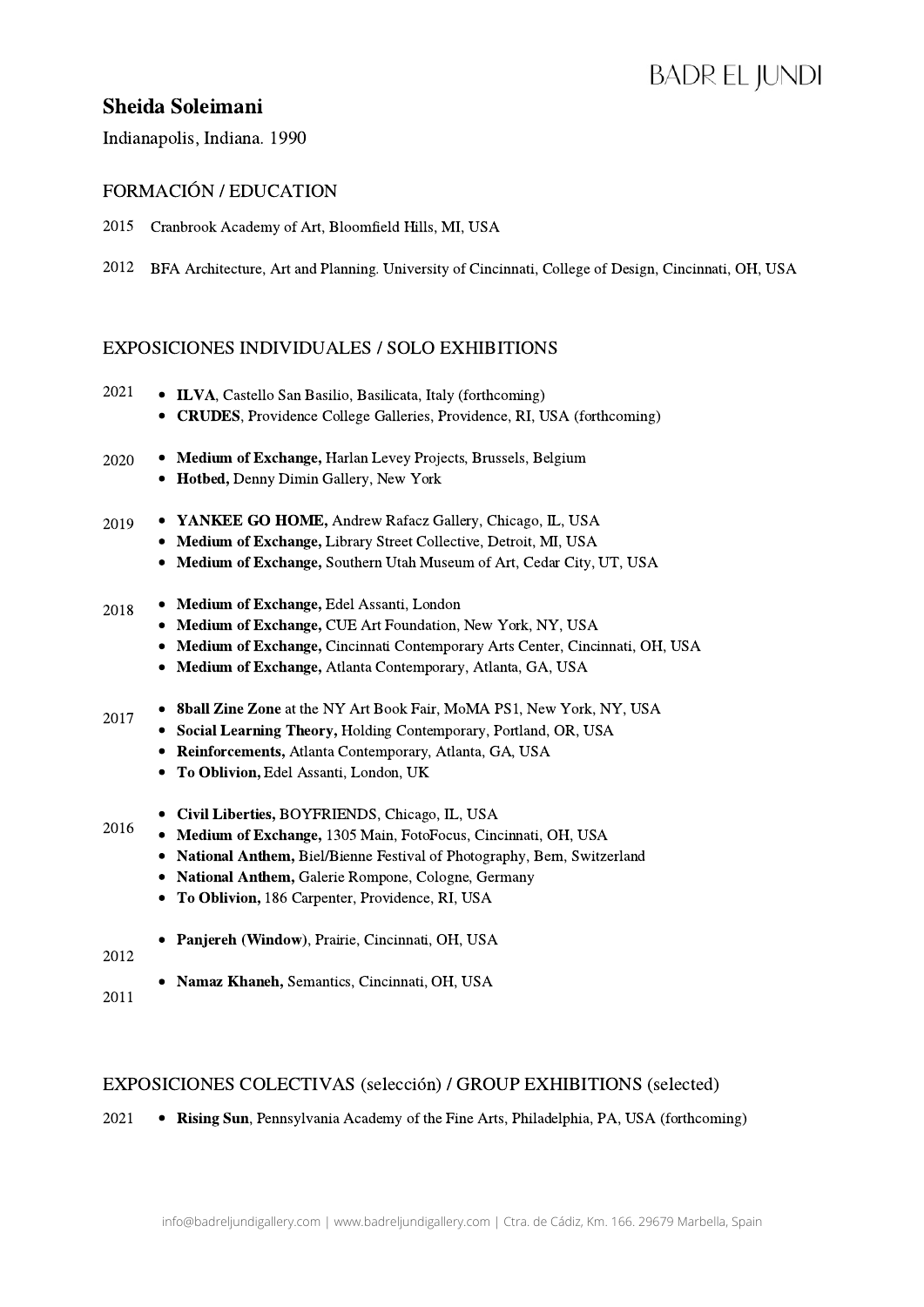- The Immune Project, Reykjavik, Iceland 2020
- The Hudson Eye, Hudson, NY, USA 2019
	- Too Far, So Close, Mónica Reyes Gallery, Vancouver, BC, Canada
	- deCordova Biennial, deCordova Museum of Art, Lincoln, MA, USA
	- MESSENGERS: Artist As Witness, University of New Hampshire Museum, Durham, NH, USA
	- Ecologies of Darkness, SAVVY Contemporary, Berlin, Germany
- Softer but Louder, Geary Contemporary, New York, NY 2018
	- Wide Angle: Photography Out Of Bounds, Weston Art Gallery, Cincinnati, OH, USA
	- Coping Mechanisms, Library Street Collective, Detroit, MI, USA
	- Hyphen-American, Corcoran School of Art, George Washington University, Washington DC, USA
	- Myth, Memory, Migration, NARS Foundation, New York, NY, USA
	- Opress (er) (ed), SPACE Gallery, Jacksonville, FL, USA
	- Of Fictive Intentions, Vacation Gallery, New York, NY, USA
	- Phantom Limb, Jimei x Arles Photography Festival, Xiamen, China
- Nevermind, Azizam, Transformer, Washington DC, USA 2017
	- Unobstructed Views, Library Street Collective, Detroit, MI, USA
	- Made In Iran, Born In America, Guerrero Gallery, San Francisco, CA, USA
	- The New Normal, The Hangar, Beirut, Lebanon
	- You Catch More Flies with Arsenic Than Honey, Club Pro, Los Angeles, CA, USA
	- The Personal is Political: Feminist Art from the Sara M. and Michelle Vance Waddell Collection,
	- Wave Pool, Cincinnati, OH, USA
	- Treading Water, TGIF, New York, NY, USA
- Re: Formation, Ann Arbor Art Center, Ann Arbor, MI, USA 2016
	- Coagulants, AC Institute, New York, NY, USA
	- Women at Work, Galerie Rompone, Cologne, Germany
	- Doubly SO, Center Gallery, College of Creative Studies, Detroit, MI, USA
	- Parallelograms, S1 Gallery, Portland, OR, USA
	- Screen(ing), AC Institute, New York, NY, USA
	- New Wave, The Goss-Michael Foundation, Dallas, TX, USA
	- After The Moment, Cincinnati Contemporary Arts Center, Cincinnati, OH, USA
	- Piece It Together, University of Toledo, Toledo, OH, USA
	- Public Utility, New Capital, Chicago, IL, USA
	- Other Another, David Klein Gallery, Detroit, MI, USA
	- FOCUS: Iran, Craft Contemporary, Los Angeles, CA, USA
	- META\_MORPH\_ISIS, Black Paper, Los Angeles, CA, USA
	- Pyrocognition, Forum Gallery, Cranbrook Academy of Art, Bloomfield Hills, MI, USA
- TRANS, Studio Couture, Detroit, MI, USA 2014
	- Synergistics, New Capital, Chicago, IL, USA

2013

2015